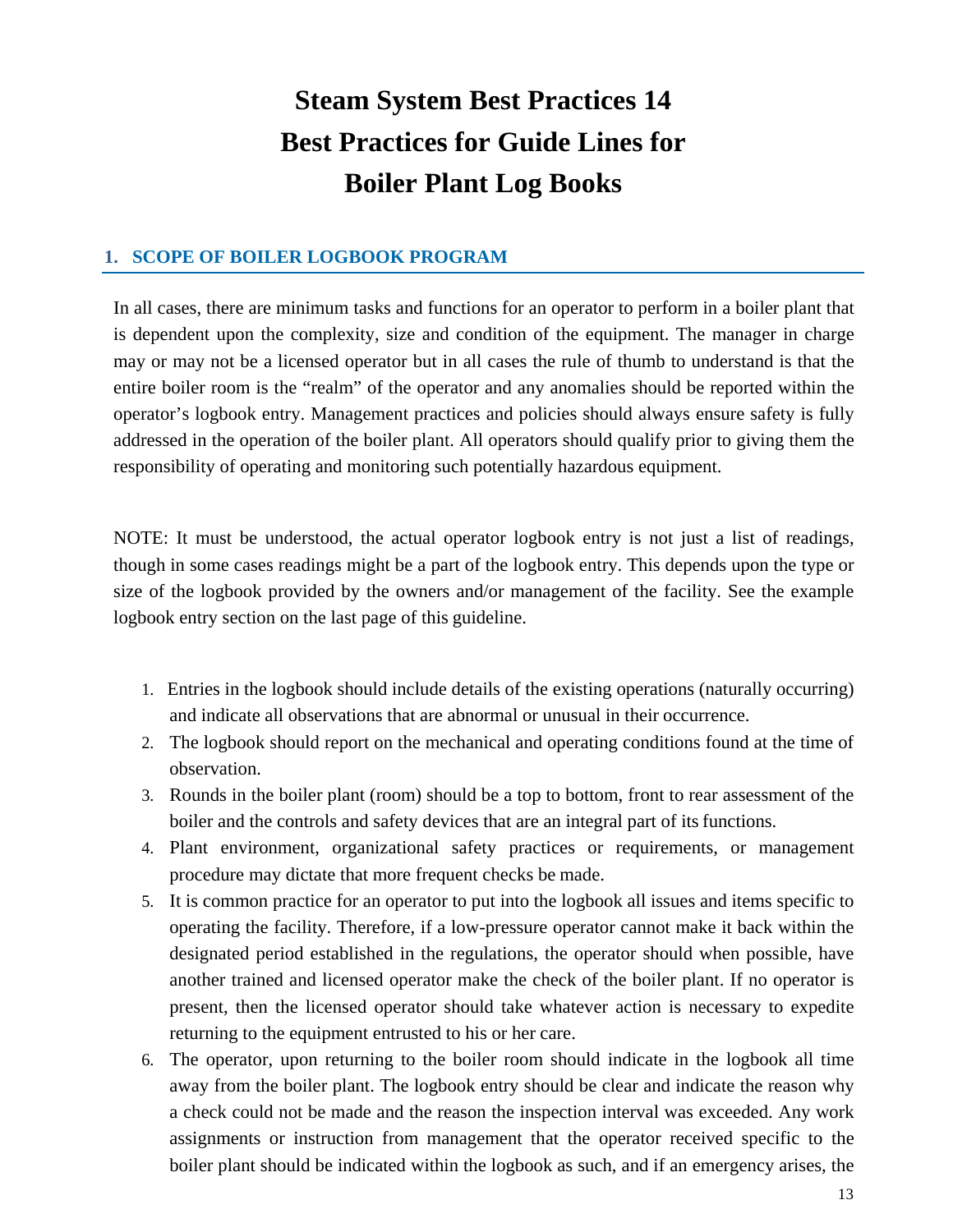same would apply by indicating the nature of the emergency and duration of the event.

## **2. TYPICAL DAILY READINGS TO OBSERVE AND REPORT**

Daily Instrument Readings are contained as a part of or indicated on a separate record, depending upon the complexity of the mandatory boiler operator's logbook.

The following instrument readings, as appropriate to the specific boiler system, need to be taken daily for low-pressure heating boilers and at least once per eight-hour shift for high-pressure boilers or as required by the owner, manager or other responsible party. These readings must be recorded either in the boiler logbook if the arrangement of the logbook accommodates them, otherwise if reading are extensive in nature, a separate logbook of readings must be maintained.

**Note:** It is very important that the boiler logbook and readings be kept in a consistent format, in order for trends to be perceived and followed with preventive or predictive action. Standard forms are available for this purpose; however, the log may be more useful if the log form is customized for the particular installation by the owner.

The readings report should be on the testing interval as recommended by the manufacturer of the critical safety device or controls. Create a calibration and regular proof test interval for all critical safety devices and components.

### *GENERAL*

- Air compressor, control pressure (psig)
- Outdoor air temperature (degrees F)
- City water supply pressure (psig)

#### *BOILER*

- $\bullet$  Boiler(s) in service
- Fuel in use
- Operating time (hours)
- Operating cycles (number)
- Amount of fuel on hand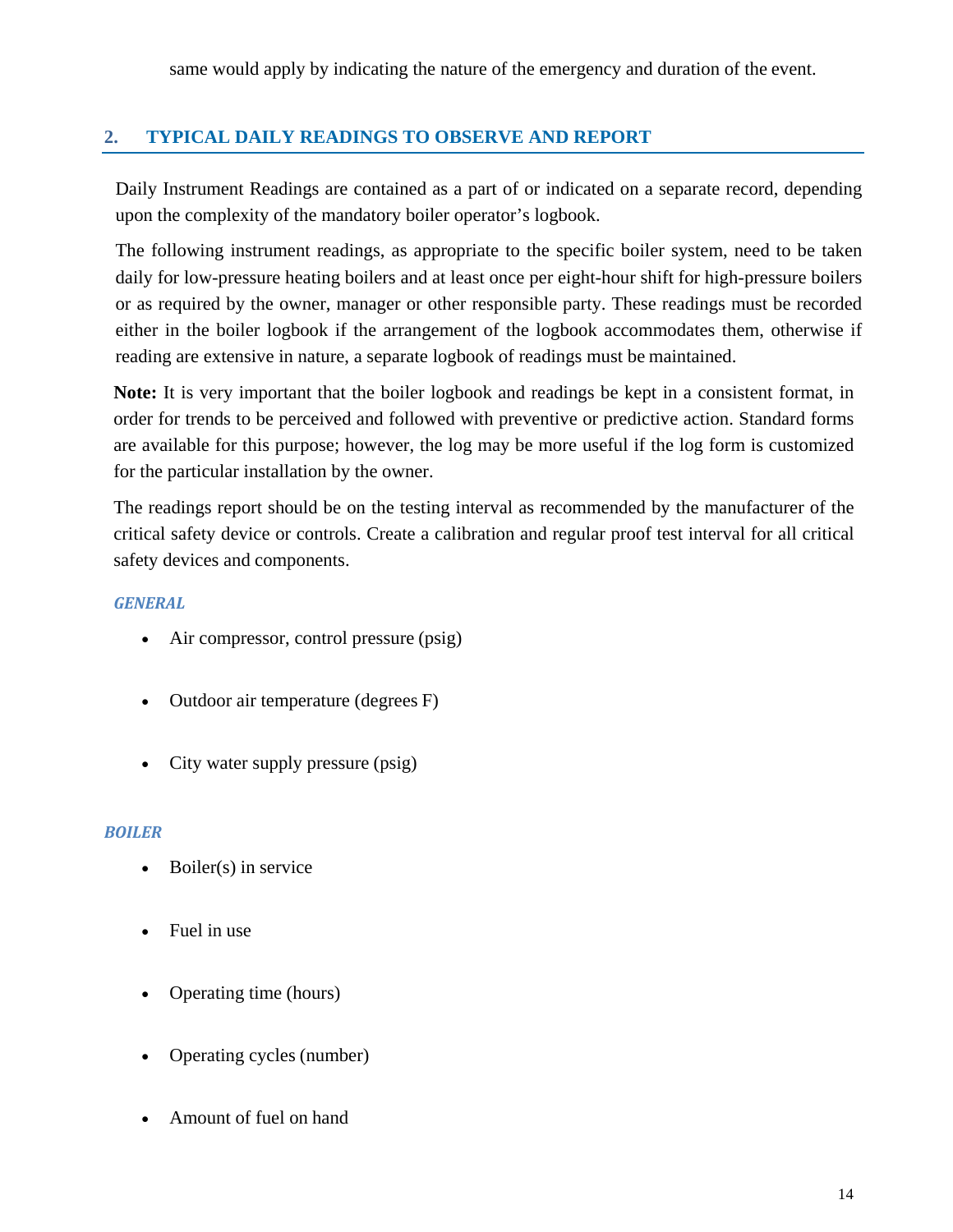- Amount of fuel consumed
- Boiler water level (normal, low, high)
- Firing level (rate)
- Flame condition (observed)
- Boiler water temperature, hot water (degrees F)
- Stack temperature, net (degrees F)

#### *GAS FUEL*

- Pilot gas pressure (inches WC)
- Burner gas pressure (ounces/square inch or psig)
- Gas used (cubic feet)

## *OIL FUEL*

- Oil pump in service
- Oil consumed (gallons)
- Vacuum at oil pump (inches Hg)
- Oil pressure at pump (psig)
- Oil pressure at burner (psig)
- Oil pressure at regulating valve (psig)
- Atomizing medium pressure, air, steam (psig)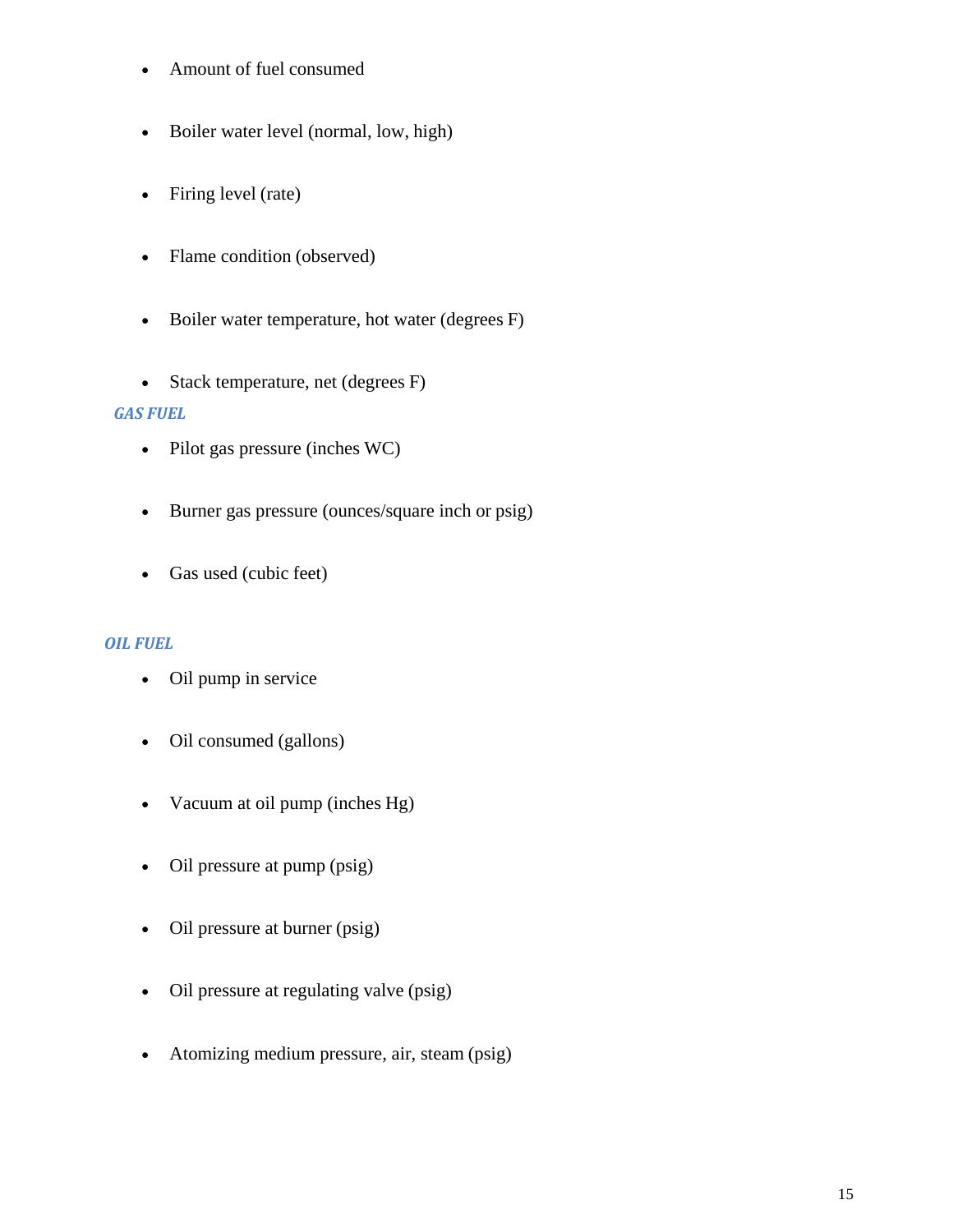#### *CONDENSATE SYSTEM (steam boilers)*

- Boiler feed pump in service
- Condensate return temperature (degrees F)
- Water level in condensate tank (normal, low, high)
- Make up water rate (gallons)

#### *FORCED HOT WATER CIRCULATING SYSTEM*

- Circulating pumps in service
- Return water temperature (degrees F)
- Water level in expansion tank (normal, high, low)

#### *BOILER WATER TREATMENT*

- Level of chemicals in treatment tank
- Treatment pump in service (low, normal)
- Boiler water sample taken

#### *MAINTENANCE OR REPAIR OPERATIONS*

 When maintenance action is taken in the boiler room or plant these operations should be recorded in the boiler operator's logbook as well as documented and recorded in the maintenance log. The operator's log details what is being done, identifying the item and who is working on it. The maintenance log details the specifics of the equipment and the work being done to fix problem (scope).

## **3. SUGGESTED MAINTENANCE LOG PROGRAM**

Note: Each plant is different; the following is only for example. A responsible Plant Engineer, Chief Engineer, Operations Manager, Maintenance Manager, Director or Facilities Supervisor, etc., should establish a log with at least the minimum below. In most cases more is needed to provide a true representation of the program and its objectives.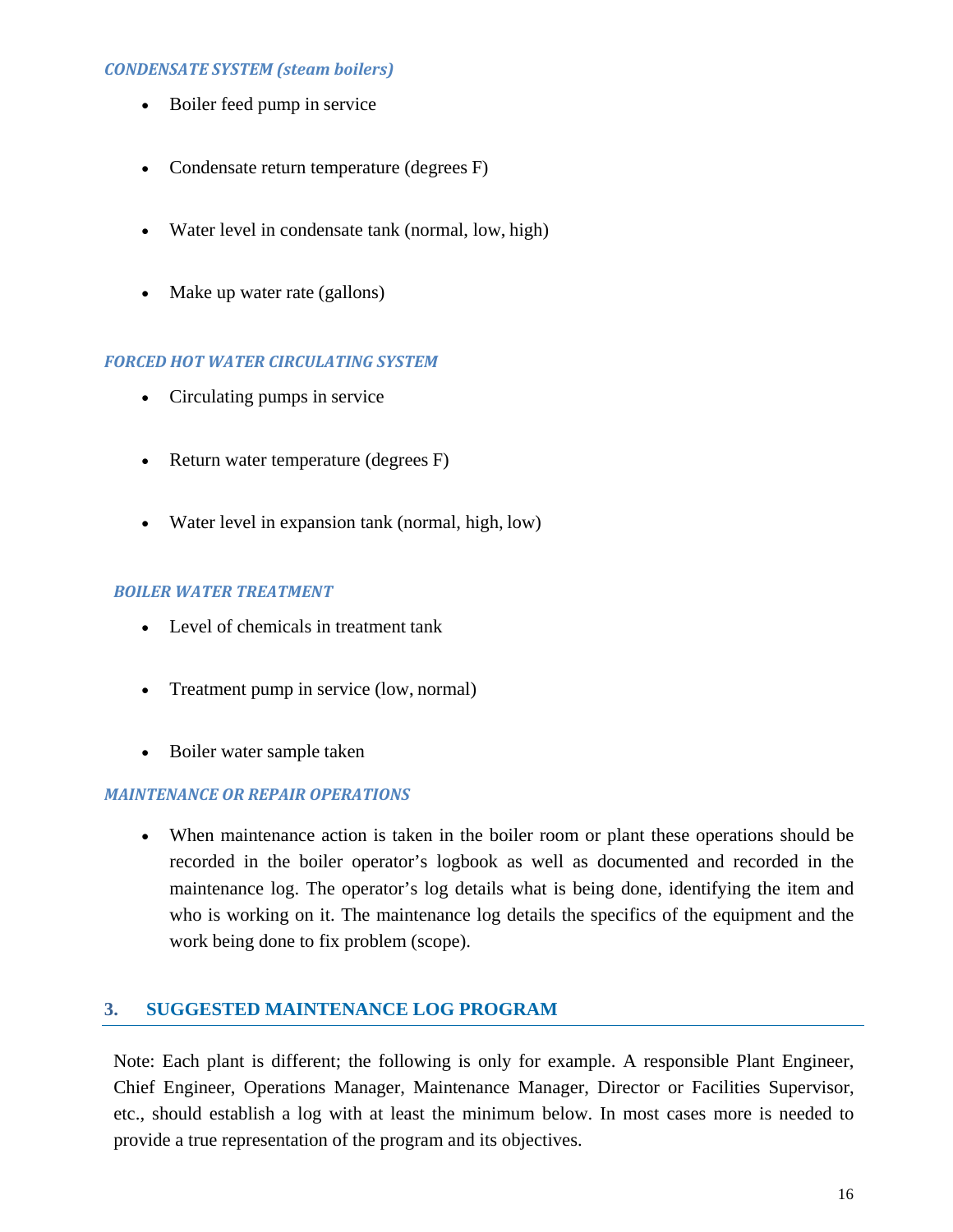The following maintenance items, as appropriate to the specific boiler system, need to be considered for implementation on a regular basis (e.g., daily, weekly, monthly, semiannually, and annually). A checklist of the items should be incorporated into a maintenance log with provisions for checking off the item for the appropriate period.

A separate log sheet is suggested for each period. The log sheets can be filed in a loose-leaf binder, and should be retained as a permanent maintenance record. The log sheets can be used as a handy check-off system when establishing a facility maintenance program. In all cases, the equipment manufacturer's recommendations should be followed.

## *DAILY*

- Blow down and test low water cutoffs of steam boilers (once per shift for high pressure)
- Blow down gage glasses (steam)
- Blow down make up feeder (low pressure steam)
- Blow down boiler (steam)
- Check boiler control linkage
- Check boiler and system for leaks
- Check burner flame

## *WEEKLY*

- Check compressor(s) lubricating oil level (control and atomizing)
- Check flame signal strength for both pilot and main flame, and record readings
- Check flame failure cutoff and timing
- Check pilot and main flame fuel shutoff valve closing
- Check igniter and burner operation
- Check level in chemical treatment tank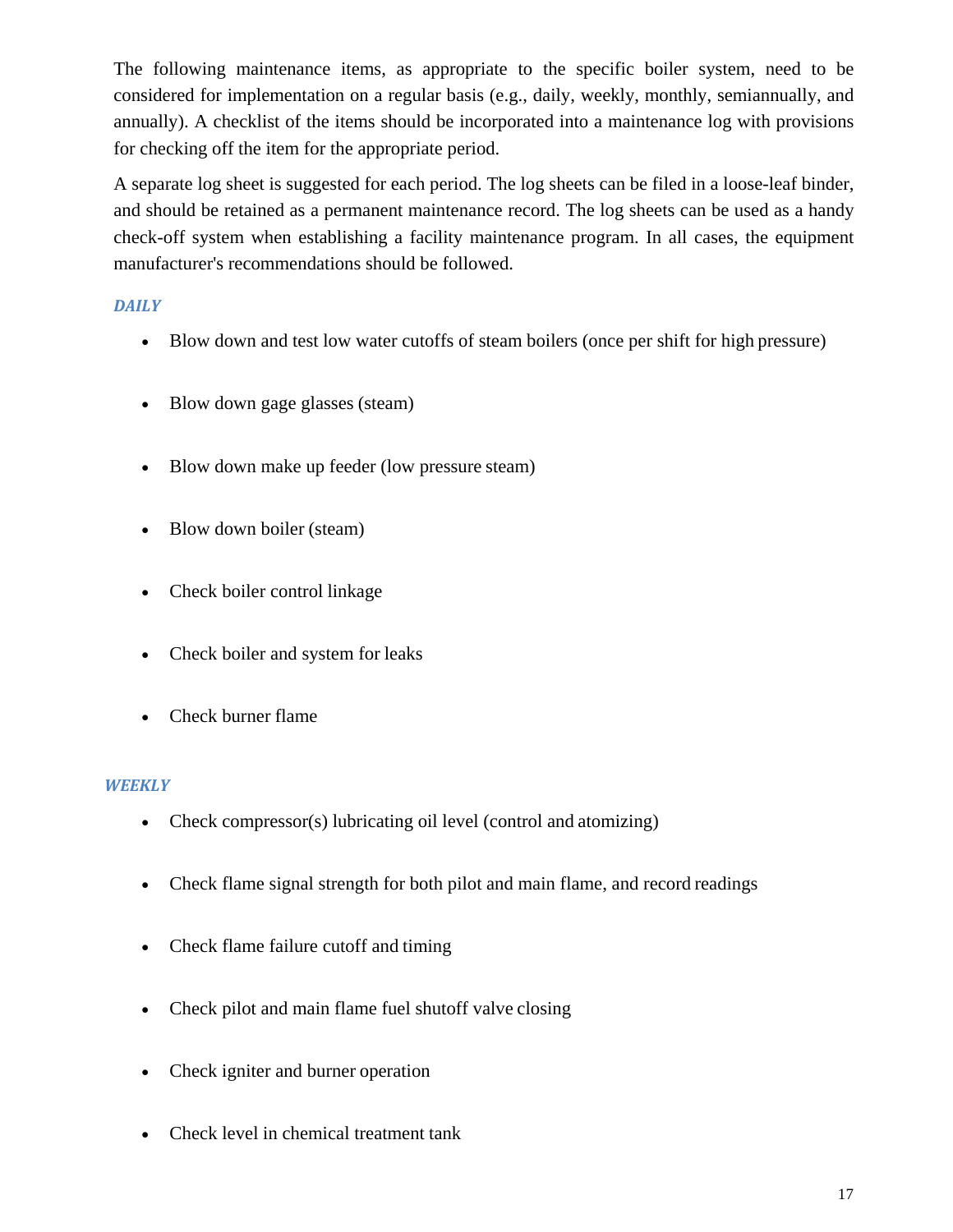## **MONTHLY**

- Check compressor(s) air filter, and clean or replace as required
- Check boiler water treatment test results received from treatment company, adjust treatment as required
- Lubricate motor and equipment bearings
- Test fan and air pressure interlocks
- Check main burner fuel safety shutoff valves for leakage
- Check low fire start interlock
- Check high pressure / temperature interlocks
- Test low water cutoffs (hot water)
- For oil test pressure and temperature interlocks
- For gas test high and low gas pressure interlocks
- Manually lift safety/safety relief valves and check operation

#### *SEMI‐ANNUALLY*

- Inspect burner components
- Check flame failure system components
- Check piping and wiring of all interlocks and shutoff valves
- Recalibrate all indicating and recording gages and instruments
- Perform a slow drain test for low water cutoffs (steam)
- Check combustion control system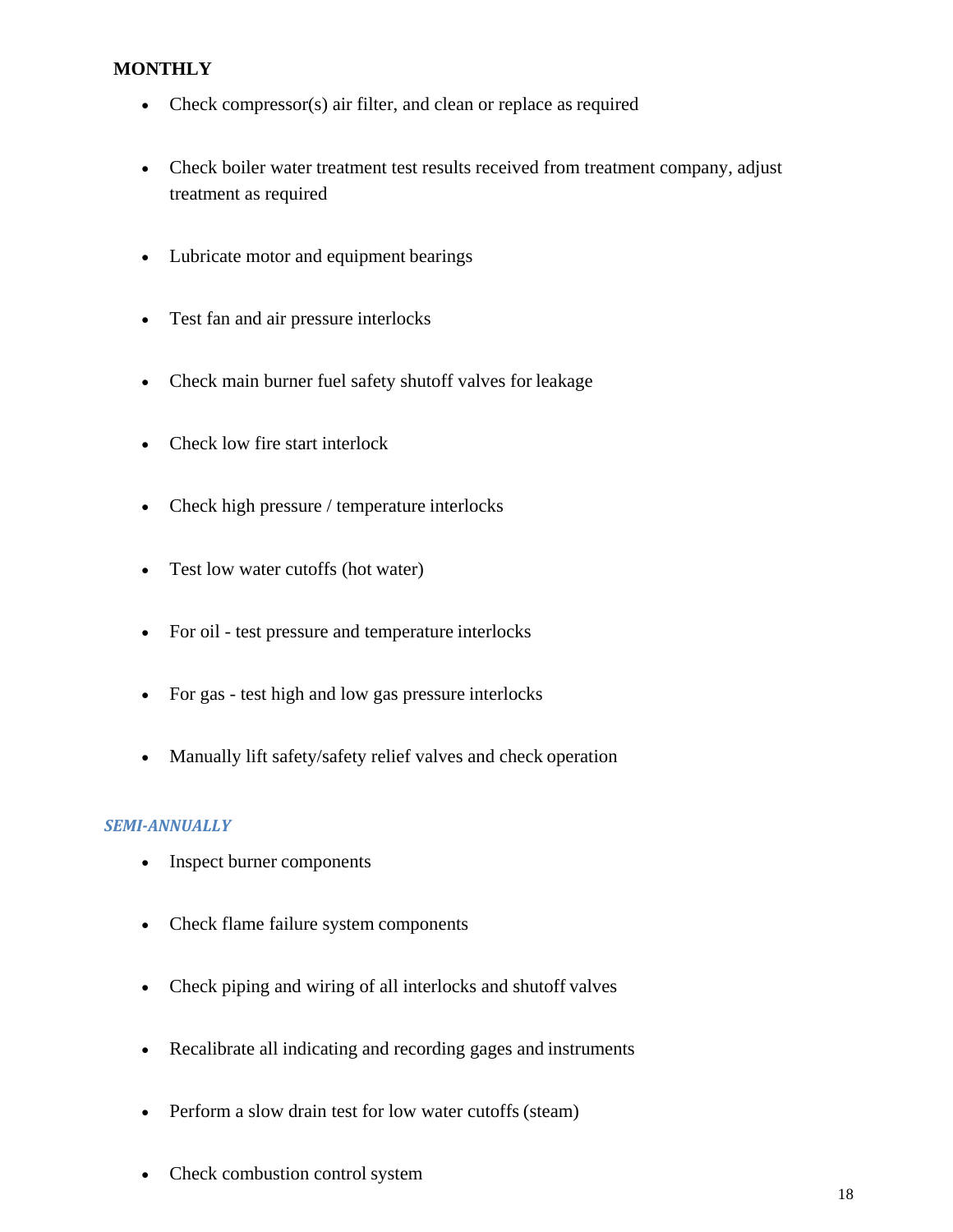- For oil check atomizers and strainers
- Test boiler safety/safety relief valves in accordance with *ASME Boiler and Pressure Vessel Code, CSD-1 and applicable ASME Code Sections VI and VII, and the National Board Inspection Code (NBIC-ANSI-NB 23, NFPA 85).*
- When necessary replace safety relief valves with the proper rating and capacity in accordance with manufacturer's specifications.

## *ANNUALLY*

- Perform the SEMI-ANNUAL maintenance procedures
- Check all equipment coils and diaphragms
- Perform a pilot turndown test
- Recondition or replace low water cutoff
- For gas check drip leg and gas strainer
- Clean boiler firesides
- Drain boiler, open manholes and hand holes, and clean watersides
- Have boiler inspected by a commissioned inspector
- Clean burner and fans
- Replace gaskets
- Leak-test all fuel valves
- Test operation of all controls and safety devices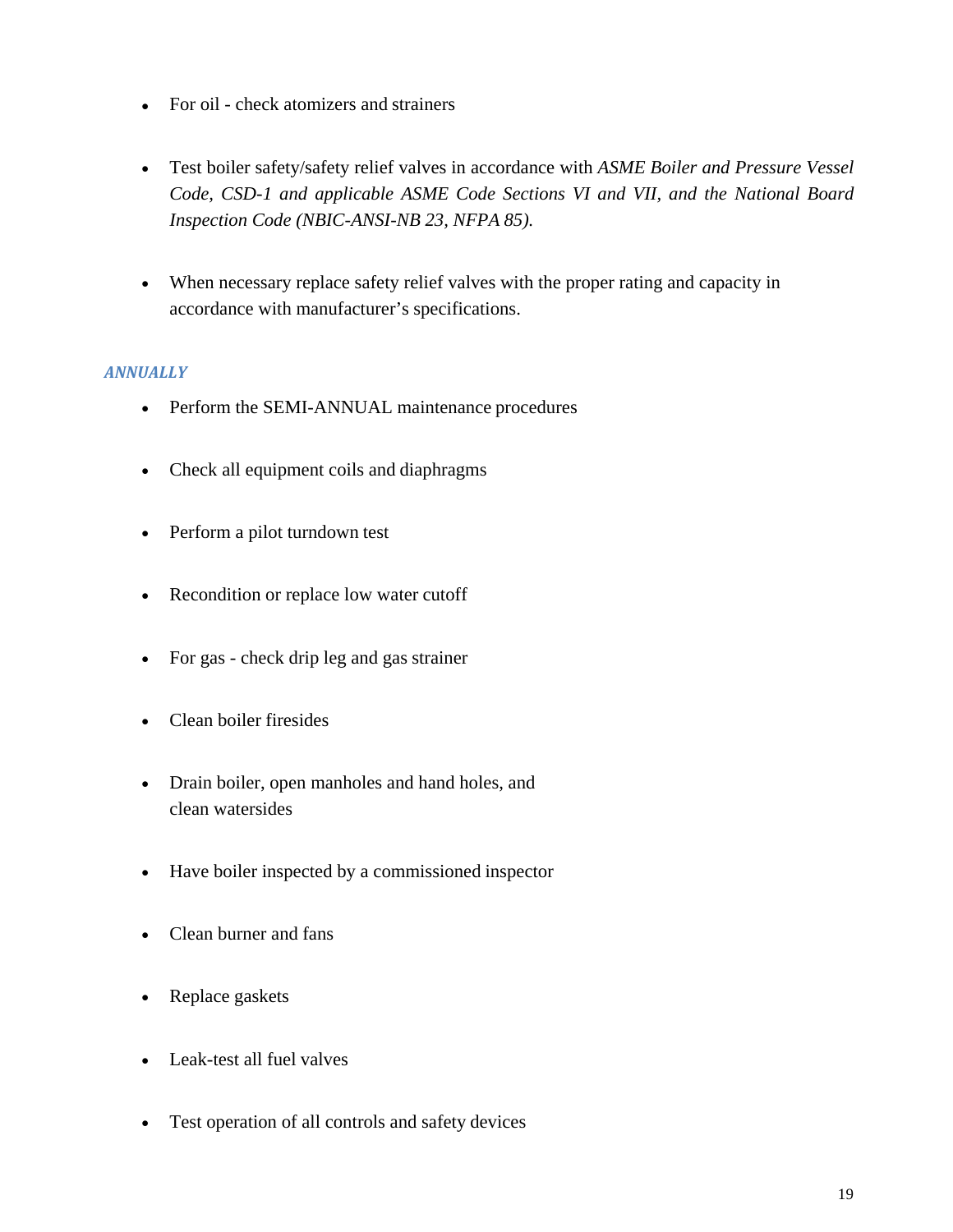Have fuel-burning system adjusted using combustion test instruments

#### *AFTER EACH PERIOD*

Make a record of all maintenance and parts replacements in the maintenance log.

#### *MAINTENANCE AND SERVICE*

- It is suggested that the equipment owner ensure that the service and/or maintenance company meets the adopted codes and standards to ensure compliance. In addition, the service or repair should be capable of complying and providing service to a minimum of the following:
	- 1. Document for the owner specific testing made on controls and safety devices in accordance to the manufacturer's specifications and the adopted codes and standards and;
	- 2. Have necessary testing and calibration equipment to perform "proof testing" of the controls and safety devices and;
	- 3. Comply with ASME CSD-1, 2001 edition; reference only the section on testing, logbooks and operational checks and;
	- 4. Maintain copies of and follow the ASME Code Sections VI and VII, 2001 or current edition, Rules for the Care and Operation of Heating Boilers, Recommended Guidelines for the Care of Power Boilers and;
	- 5. Must be able to provide service in accordance to the recommendations and specifications of the original equipment manufacturer (OEM) or equivalent. When necessary, obsolete equipment should be replaced to ensure safety and reliability.
	- 6. Replacement controls and safety devices must be purchased from companies that are certified and recognized by national testing standards (UL, FM Approved).

## **4. LOGBOOK EXAMPLE**

#### *THIS IS AN EXAMPLE OF THE INSIDE FRONT COVER OF A HARDBOUND LOGBOOK*

No person shall deface, damage, destroy or, without permission of the user, remove this logbook from the plant. The Chief Engineer shall ensure that this logbook is kept accessible in the plant for at least three years after the last entry herein and shall produce this logbook for examination upon the request of an inspector.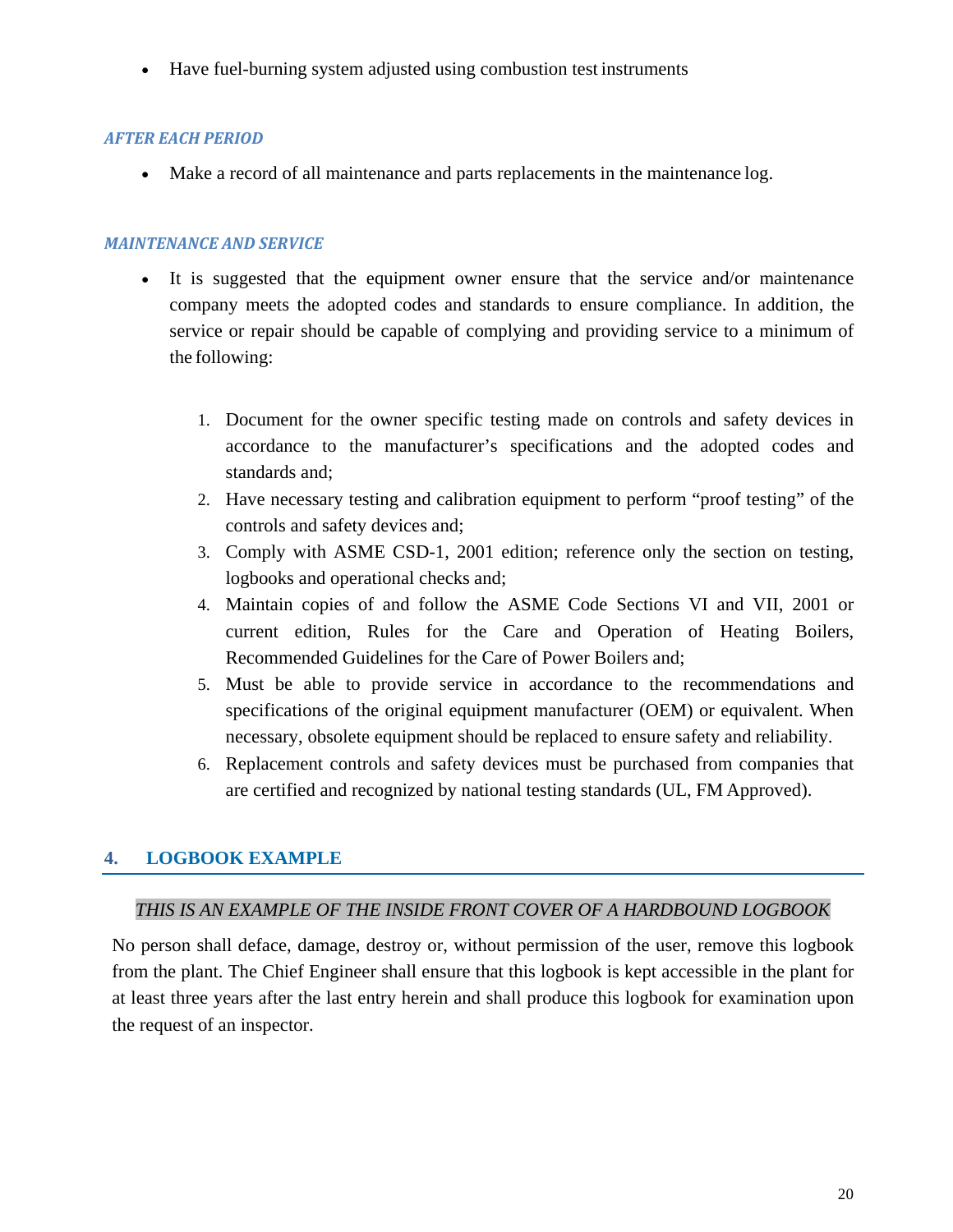# **Signatures of Boiler Room Staff**

This logbook was Opened on *MM/DD/YYYY* 

| By:            |           |          |      |
|----------------|-----------|----------|------|
| Name (Printed) | Signature | Position | Date |
|                |           |          |      |
|                |           |          |      |
|                |           |          |      |
|                |           |          |      |
|                |           |          |      |
|                |           |          |      |
|                |           |          |      |
|                |           |          |      |
|                |           |          |      |
|                |           |          |      |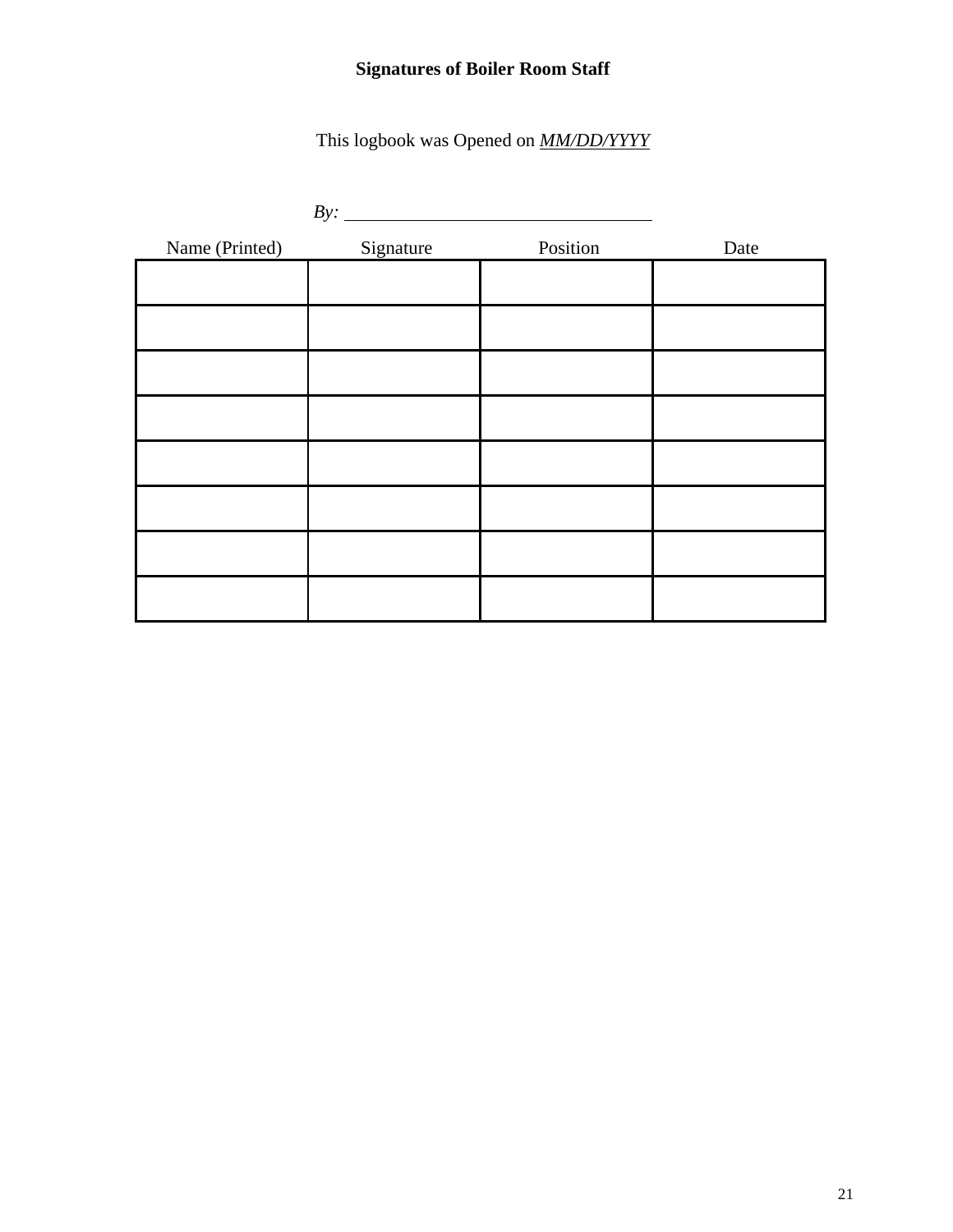

## **4.1. BOILER OPERATOR'S LOGBOOK EXAMPLE OF OPERATOR'S DAILY LOG ENTRIES**

Sign In: *Senior Mann* Trainee: *Carl Knew* 

7:00am - Took over watch and made a round of boiler room; noted a strong smell of gas upon entering the north entrance; all operational conditions appear to be satisfactory. Blowdown performed on Boiler

# 1 & #2. Took fuel oil tank sounding; noted same on fuel and readings sheet. Gas leak could not be detected upon checking piping; smell of gas not too strong as noted in boiler room upon entering; noted possible leak to supervisor at 7:15 a.m.

Carl Knew in plant for hands-on training at 7 am.

- 8:15am Responding to a call from room "XXX" which has no heat. Reported same to maintenance *(or if person maintenance they would write - found "XXX" facility or room without heat; isolated system and repaired.)* or unable to repair at present, completed work order or request form etc. Returned to boiler room at 8:45 am and made operational checks. All conditions satisfactory, no smell of gas at present. Boiler is running on load demand. Low water fuel cutoff test performed by opening blow- off valve on water column; Test okay, burner tripped, reset and post-purged and restarted as required. Observed purge and light off, OK.
- 9:15am Out of boiler room making a round of premises or facility; comfort control and heating system check OK, note that setback timer is off by 90 minutes. Is this correct? Noted same to supervisor by radio *(or by telephone, whichever is applicable)*.

www.invenoinc.com 22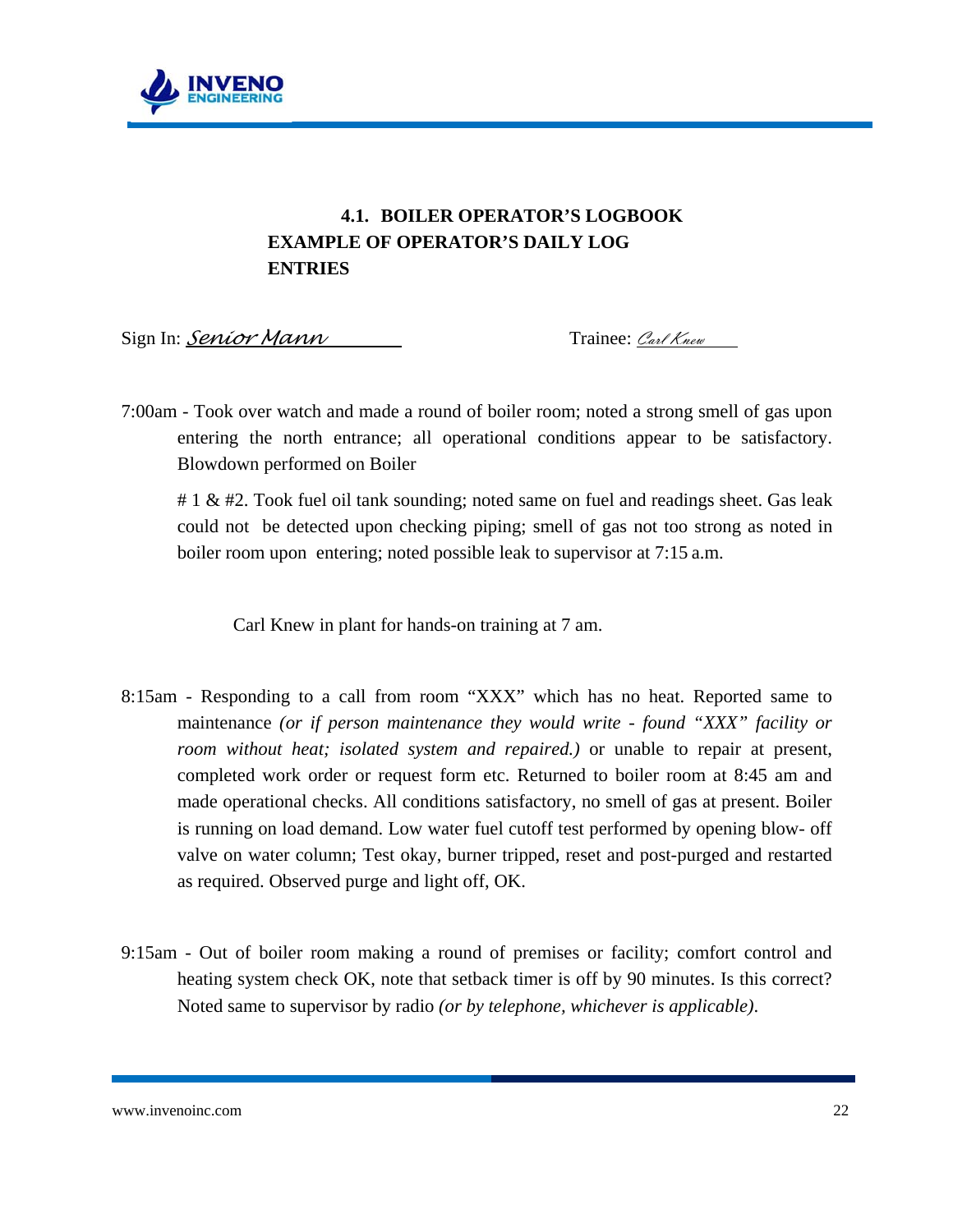

- 9:30am Responding to call of water leak in hallway from ceiling. Found packing gland loose on a steam valve; screwed down on gland and leak stopped. Completed a work request to have valve packed or replaced.
- 10:30am Boiler alarm signal received, returned to boiler room. Found low water trip alarm indication. According to burner control system or "Fire-eye or Honeywell LCD display indicated LOCKOUT trip at 10:20 am". Verified water level normal, manually reset, boiler restarted OK. Steam pressure at 2 psi now. Observed purge to main flame start. Verified operation of condensate system and MU *(Make-Up)* water. Unable to determine reason for the low water at present. All conditions appear to be normal. Reset control and restarted as instructed by supervisor.

11:45am - Round made in boiler plant, completed inspection checklist - conditions appear to be normal. 12:00pm - Break for lunch.

1:05pm - Boiler put on stand-by<sup>1</sup>. Outside temperature is above normal at present time. Notified supervisor

*(or whoever would have to be advised in this case).* 

2:45pm - Made a round of boiler room - no unusual conditions detected. 3:00pm – Signed out - relieved by Charlie Boy.

Signature: *Senior Mann* Trainee: *Carl Knew* Trainee Hours: *5 hours by SM* 

<sup>&</sup>lt;sup>1</sup> Management procedures may vary, and this operation usually depends upon the season annal authority.